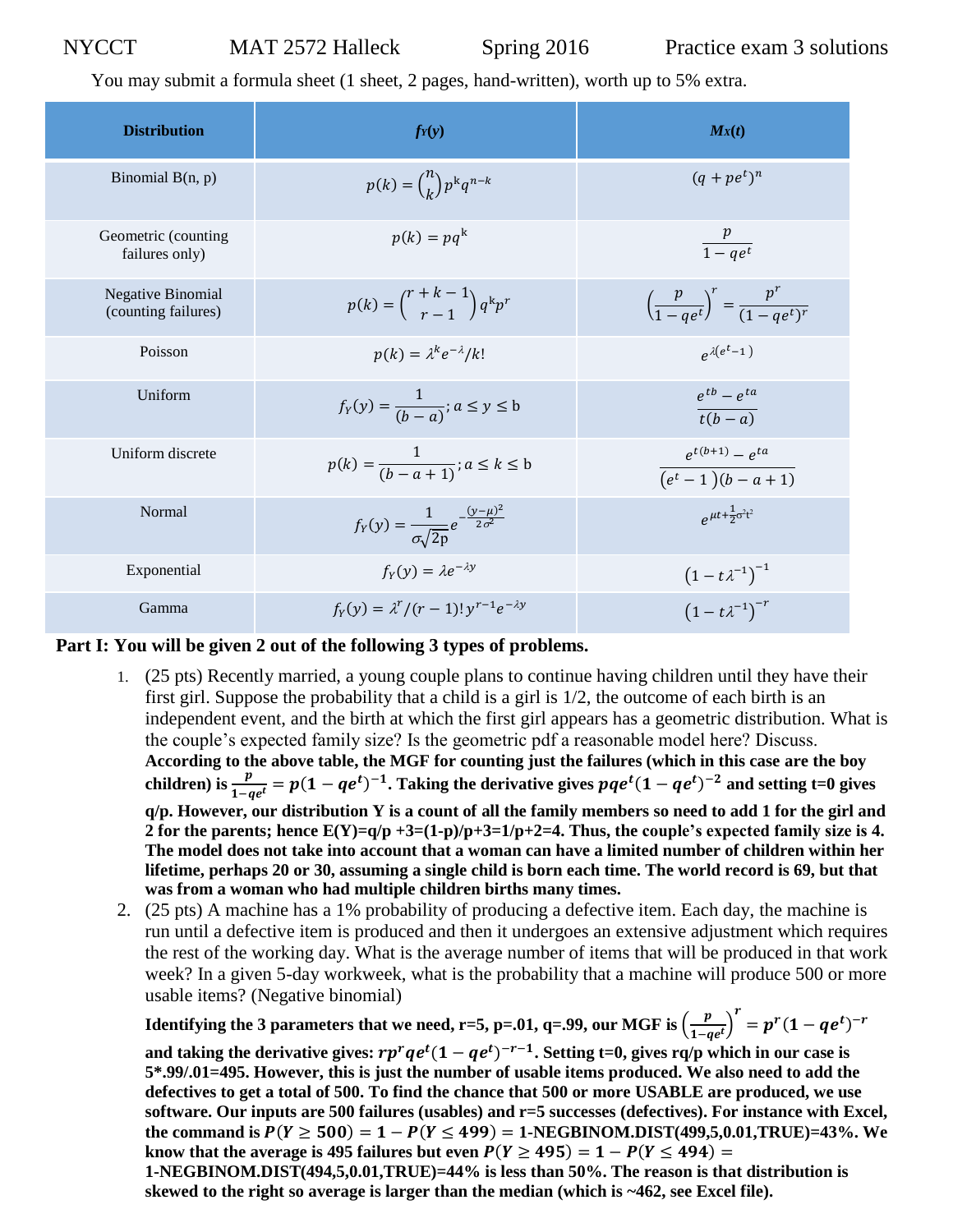3. (25 pts) The next generation of space shuttle will include three fuel pumps —one active, the other 2 in reserve. If the primary pump malfunctions, a second is automatically brought on line. Suppose a typical mission is expected to require that fuel be pumped for at most 50 hours. According to the manufacturer's specifications, pumps are expected to fail once every 100 hours. If the pumps were allowed to go until all 3 failed, on average how many hours will that be? What are the chances that such a fuel pump system would not remain functioning for the full 50 hours that might be required?

The MGF is  $(1-t\lambda^{-1})^{-r}$  and taking the derivative, we get  $\frac{r}{\lambda}(1-t\lambda^{-1})^{-r-1}$  and setting t=0, we get  $\frac{r}{\lambda}$  = 3  $\frac{3}{1/100}$  = 300

**To calculate that the system will remain functioning for 50 hours, we use the pdf**

$$
\frac{1}{2*100^3} \int_{0}^{50} y^2 e^{-y/100} dy = 0.0144 \approx 1.4\%
$$

| Ploti Plot2 Plot3       | WINUUW    |                   |
|-------------------------|-----------|-------------------|
| NY:8∎/2000000X}e Xmin=⊠ |           |                   |
| ^(~X/100)               | Xmax=50   |                   |
| NV≳≡                    | Xscl=1    |                   |
| $\sqrt{2}$ $\approx$    | Ymin=0    |                   |
| $\sqrt{24}$ =           | Ymax=.001 |                   |
| NYs≔                    | Yscl=1    |                   |
| NY 6 =                  | Xres=1    | /f(x)dx=.01438768 |

**Part II You will be given 2 out of the following 3 types of problems. No picture no credit for this section.**

4. (25 pts) A poll taken on Tuesday 11/24/15 http://www.quinnipiac.edu/news-and-events/quinnipiac-university-poll/iowa/releasedetail?ReleaseID=2305 has Trump leading the Iowa Caucus polls 25% to Rubio's 23%. However, the lead is within the

claimed margin of error of  $\pm 4\%$ . Focus just on Trump's numbers.

- a. Find the standard deviation for whether one voter is a supporter of Trump or not. **This is a binomial distribution (coin flipping) with just one trial (flip).**  $\sigma$ =  $\sqrt{(pq)}$ =  $\sqrt{(.25^*.75)}$ = 43
- b. Given that the sample size was 600, find the standard error (the standard deviation for the sample mean). **Std err=** $\sigma/\sqrt{n}$ **=.43/** $\sqrt{600}$ **=.0177** Draw the appropriate normal curve and label the horizontal axis with both Xbar and Z labels.



- **c.** The margin of error is approximately  $\pm$  twice the standard error. Find it. Is it roughly what the polltakers claim? **Margin of error =** ±2(.0177)= ±3.5% **which if we round up is the 4% provided by the polltakers.**
- **d.** By what factor would the sample size have had to be increased (assuming that results will stay the same) for us to conclude that Trump was definitely leading. The difference between the candidates is 2%. **To definitively say that Trump was in the lead, we need to have quartered**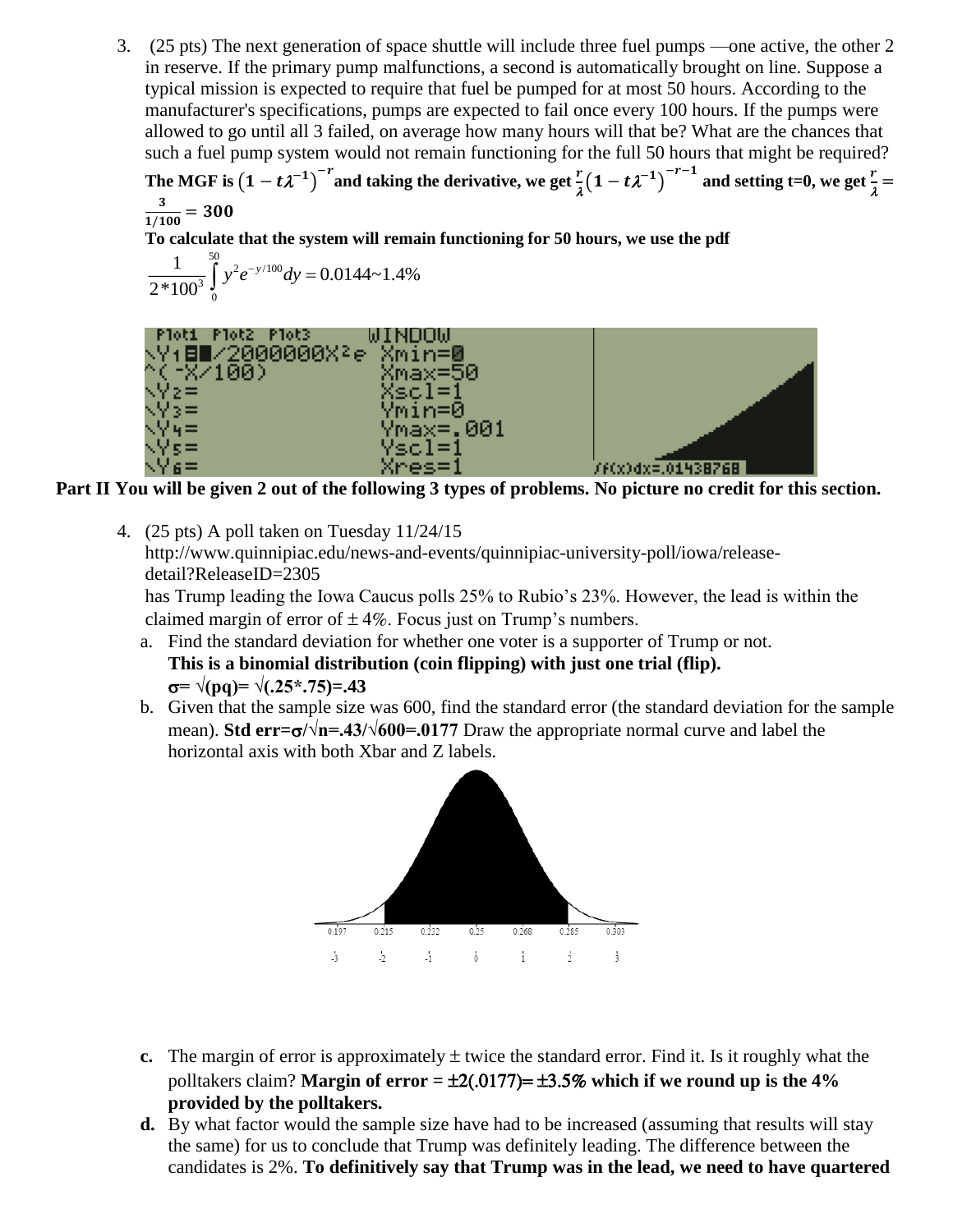## **the margin of error which corresponds to quartering the standard error. To quarter the standard error, we need to increase the sampling size by a factor of 16.**

5. (25 pts) A previous sample of fish in Lake Michigan indicated that the mean polychlorinated biphenyl (PCB) concentration per fish was 11.2 parts per million with a standard deviation of 2 parts per million. Suppose a new random sample of 10 fish has the following concentrations: 11.5, 12.0, 11.6, 11.8, 10.4, 10.8, 12.2, 11.9, 12.4, 12.6

Test the hypothesis that the mean PCB concentration has also remained.

Don't forget to make a histogram to verify that the data are from a normal distribution. NOTE: this is a 2-tailed test.

**H**<sub>0</sub>**:**  $\mu = 11.2$ ,  $H_1$ **:**  $\mu \neq 11.2$  Sample mean is 11.72. Std err= $\sigma/\sqrt{n} = 2/\sqrt{10} = .632$ **So the z value for the sample mean is z=(11.72-11.2)/.632=.822** 

**and the pvalue=2\*(1-norm.s.dist(.822,true))=.411~41%**

**This is way above 5%, so we do not reject H0. We do not have enough evidence to say that the concentration has changed.**



5b.(25 pts) A previous sample of fish in Lake Michigan indicated that the mean polychlorinated biphenyl (PCB) concentration per fish was 11.2 parts per million with a standard deviation of 2 parts per million. Suppose a new random sample of 10 fish has the following concentrations: 11.5, 12.0, 11.6, 11.8, 10.4, 10.8, 12.2, 11.9, 12.4, 12.6

Test the hypothesis that the mean PCB concentration has also remained.

Don't forget to make a histogram to verify that the data are from a normal distribution. NOTE: this is a 2-tailed test.

**H**<sub>0</sub>**:**  $\mu$  = 11.2, **H**<sub>1</sub>**:**  $\mu \neq 11.2$  Sample mean is 11.72. Std err=s/ $\sqrt{\pi}$ =.686/ $\sqrt{10}$ =.217 **So the t value for the sample mean is z=(11.72-11.2)/.217=2.40**

**and the pvalue=2\*(1-tdist(2.4,true))=.040~4%(using Excel). For calc see below. This is below 5%, so we reject H0. We do have enough evidence to say that the concentration has changed.**



6. (25 pts) A farmer claims to be able to produce larger tomatoes. To test this claim, a tomato variety that has a mean diameter size of 8.2 centimeters with a standard deviation of 2.4 centimeters is used. A sample size of 36 tomatoes will be used to test claim. If the actual mean is 9.1 centimeters, calculate the power of the test to show that the mean size is indeed larger. Assume that the population standard deviation remains equal to 2.4. NOTE: this is a 1-tailed test.